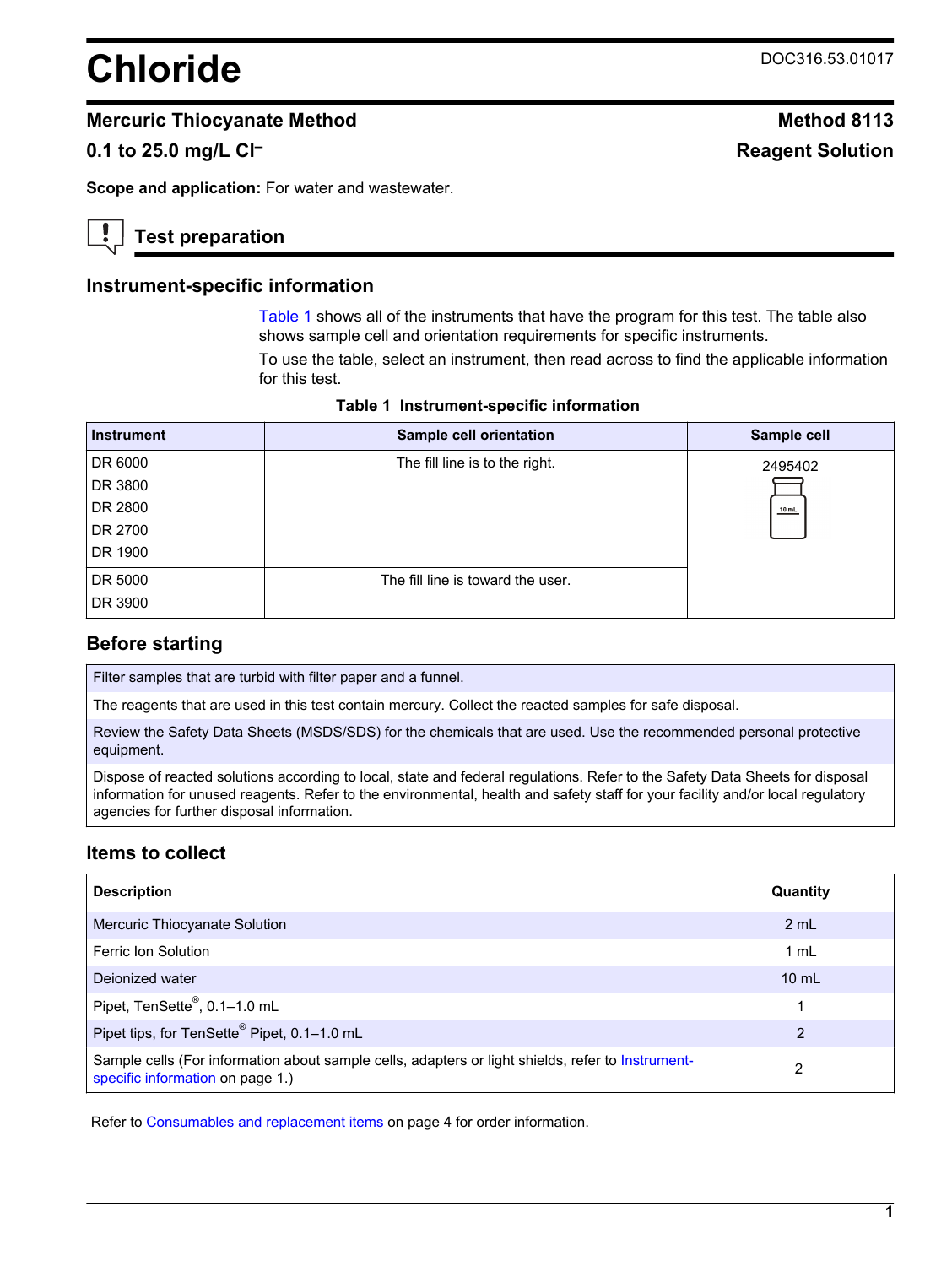# **Sample collection**

- Collect samples in clean glass or plastic bottles.
- If immediate analysis is not possible, keep the samples at room temperature for a maximum of 28 days.

# **Test procedure**



**1.** Start program **70 Chloride**. For information about sample cells, adapters or light shields, refer to [Instrument-specific](#page-0-1) [information](#page-0-1) on page 1.



**2. Prepare the blank:** Fill a sample cell with 10 mL of deionized water.



**3. Prepare the sample:** Fill a second sample cell with 10 mL of sample.



**4.** Use a pipet to add 0.8 mL of Mercuric Thiocyanate Solution into each sample cell.





**5.** Swirl to mix. **6.** Use a pipet to add 0.4 mL of Ferric Ion Solution into each sample cell.



**7.** Swirl to mix. The sample shows an orange color if chloride is in the sample.



**8.** Start the instrument timer. A 2-minute reaction time starts.



**9.** When the timer expires, clean the blank sample cell. Complete the remaining steps within 5 minutes.



**10.** Insert the blank into the cell holder.



**11.** Push **ZERO**. The display shows 0.0 mg/L Cl<sup>-</sup>.



**12.** Clean the prepared sample cell.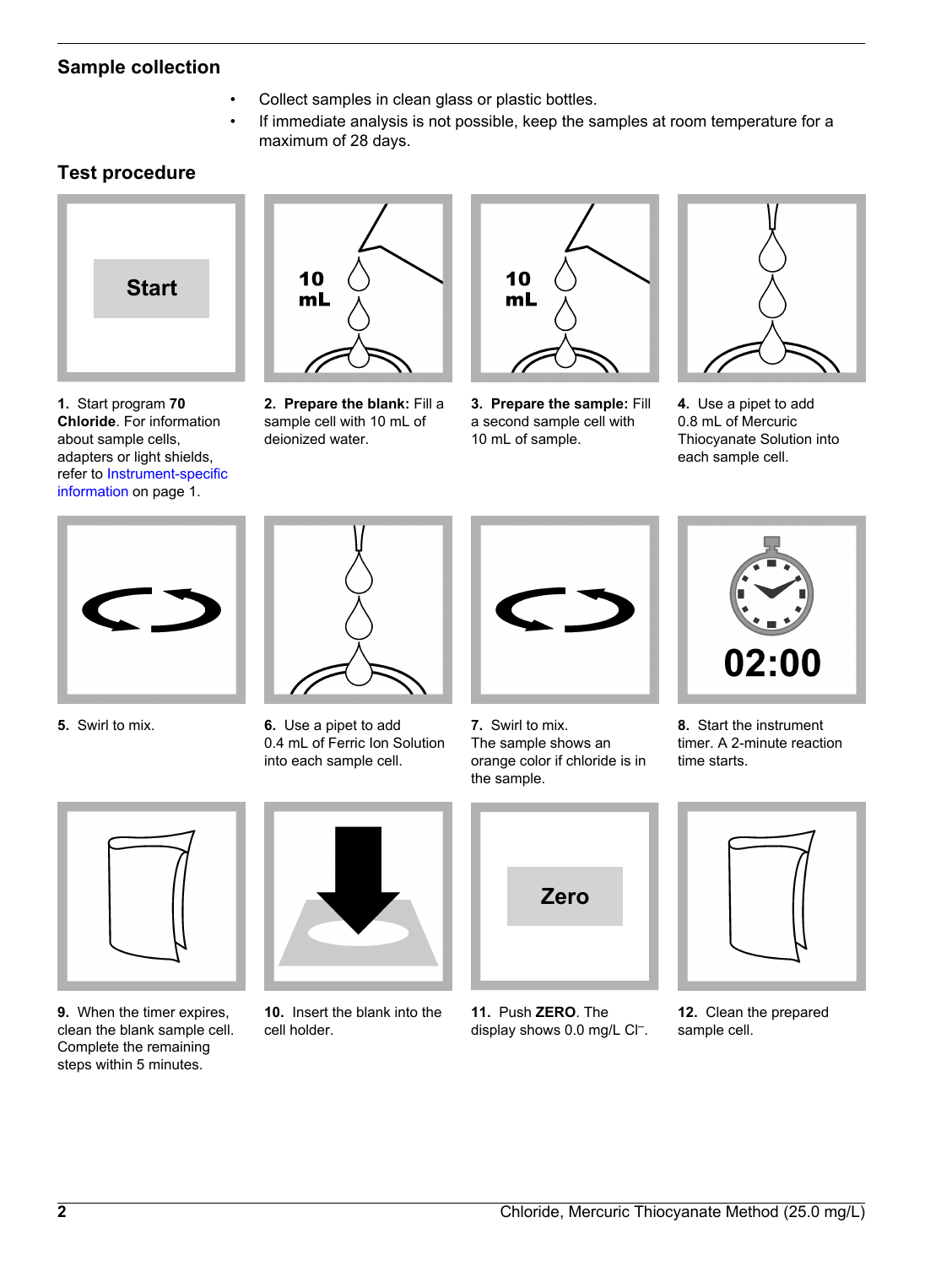

**13.** Within 5 minutes after the timer expires, insert the prepared sample into the cell holder.

**14.** Push **READ**. Results show in mg/L CI<sup>-</sup>.

**Read**

# **Interferences**

#### **Table 2 Interfering substances**

| Interfering substance   Interference level |                                                                                                                                                                                                                                                                                        |
|--------------------------------------------|----------------------------------------------------------------------------------------------------------------------------------------------------------------------------------------------------------------------------------------------------------------------------------------|
| Extreme pH                                 | The expected pH after the reagents are added is approximately 2.                                                                                                                                                                                                                       |
|                                            | If the sample is strongly acidic or alkaline, adjust a portion of sample before testing to a pH of<br>approximately 7. Use 5 N Sodium Hydroxide Standard Solution <sup>1</sup> . Measure the pH with pH paper<br>because most pH electrodes will contaminate the sample with chloride. |

## **Accuracy check**

#### **Standard additions method (sample spike)**

Use the standard additions method (for applicable instruments) to validate the test procedure, reagents and instrument and to find if there is an interference in the sample. Items to collect:

- 1000-mg/L Chloride Standard Solution
- 50-mL cylinders, graduated mixing (3)
- Pipet, TenSette®, 0.1–1.0 mL and tips
- **1.** Use the test procedure to measure the concentration of the sample, then keep the (unspiked) sample in the instrument.
- **2.** Go to the Standard Additions option in the instrument menu.
- **3.** Select the values for standard concentration, sample volume and spike volumes.
- **4.** Open the standard solution.
- **5.** Prepare three spiked samples: use the TenSette pipet to add 0.1 mL, 0.2 mL and 0.3 mL of the standard solution, respectively, to three 50-mL portions of fresh sample. Mix well.
- **6.** Use the test procedure to measure the concentration of each of the spiked samples. Start with the smallest sample spike. Measure each of the spiked samples in the instrument.
- **7.** Select **Graph** to compare the expected results to the actual results.

*Note: If the actual results are significantly different from the expected results, make sure that the sample volumes and sample spikes are measured accurately. The sample volumes and sample spikes that are used should agree with the selections in the standard additions menu. If the results are not within acceptable limits, the sample may contain an interference.*

#### **Standard solution method**

Use the standard solution method to validate the test procedure, the reagents and the instrument.

<sup>1</sup> Refer to [Optional reagents and apparatus](#page-4-0) on page 5.

Chloride, Mercuric Thiocyanate Method (25.0 mg/L) **3**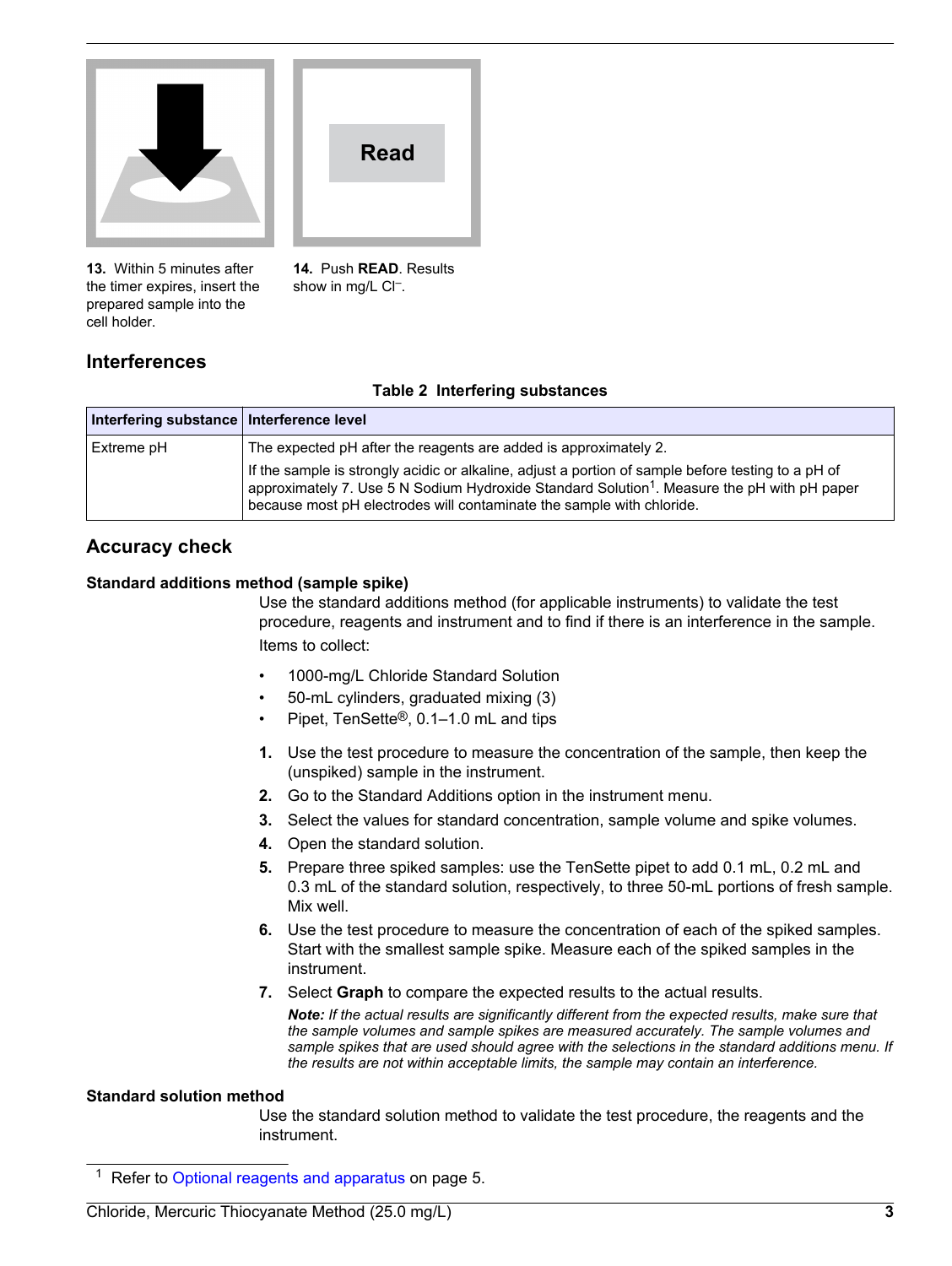Items to collect:

- 1000-mg/L Chloride Standard Solution
- 500-mL volumetric flask, Class A
- 10.00-mL volumetric pipet, Class A and pipet filler safety bulb
- Deionized water
- **1.** Prepare a 20.0-mg/L chloride standard solution as follows:
	- **a.** Use a pipet to add 10.00 mL of a 1000-mg/L chloride standard solution into the volumetric flask.
	- **b.** Dilute to the mark with deionized water. Mix well. Prepare this solution daily.
- **2.** Use the test procedure to measure the concentration of the prepared standard solution.
- **3.** Compare the expected result to the actual result.

*Note: The factory calibration can be adjusted slightly with the standard adjust option so that the instrument shows the expected value of the standard solution. The adjusted calibration is then used for all test results. This adjustment can increase the test accuracy when there are small variations in the reagents or instruments.*

### **Method performance**

The method performance data that follows was derived from laboratory tests that were measured on a spectrophotometer during ideal test conditions. Users can get different results under different test conditions.

<span id="page-3-0"></span>

| <b>Program</b> | <b>Standard</b>           | Precision (95% confidence interval) | <b>Sensitivity</b><br>Concentration change per 0.010 Abs change     |
|----------------|---------------------------|-------------------------------------|---------------------------------------------------------------------|
| 70             | 20.0 mg/L Cl <sup>-</sup> | 17.9–22.1 mg/L CI <sup>-1</sup>     | 0.1 at 1.0 mg/L, 0.3 at 10.0 mg/L, 0.6 at 20.0 mg/L Cl <sup>-</sup> |

## **Summary of Method**

Chloride in the sample reacts with mercuric thiocyanate to form mercuric chloride and liberate thiocyanate ion. Thiocyanate ions react with the ferric ions to form an orange ferric thiocyanate complex. The amount of this complex is proportional to the chloride concentration. The measurement wavelength is 455 nm.

## **Consumables and replacement items**

#### **Required reagents**

| <b>Description</b>              | <b>Quantity/test</b> | Unit               | Item no. |
|---------------------------------|----------------------|--------------------|----------|
| Chloride Reagent Set, includes: |                      | 250 tests/pkg $^2$ | 2319800  |
| Ferric Ion Solution             | 1 mL                 | 100 mL             | 2212242  |
| Mercuric Thiocyanate Solution   | 2 mL                 | 200 mL             | 2212129  |
| Water, deionized                | varies               | 100 mL             | 27242    |

#### **Required apparatus**

| <b>Description</b>                                      | <b>Quantity/test</b> | Unit   | Item no. |
|---------------------------------------------------------|----------------------|--------|----------|
| Pipet, TenSette <sup>®</sup> , 0.1-1.0 mL               |                      | each   | 1970001  |
| Pipet tips, for TenSette <sup>®</sup> Pipet, 0.1-1.0 mL |                      | 50/pkg | 2185696  |

 $2$  The number of tests refers to any combination of samples and reagent blanks.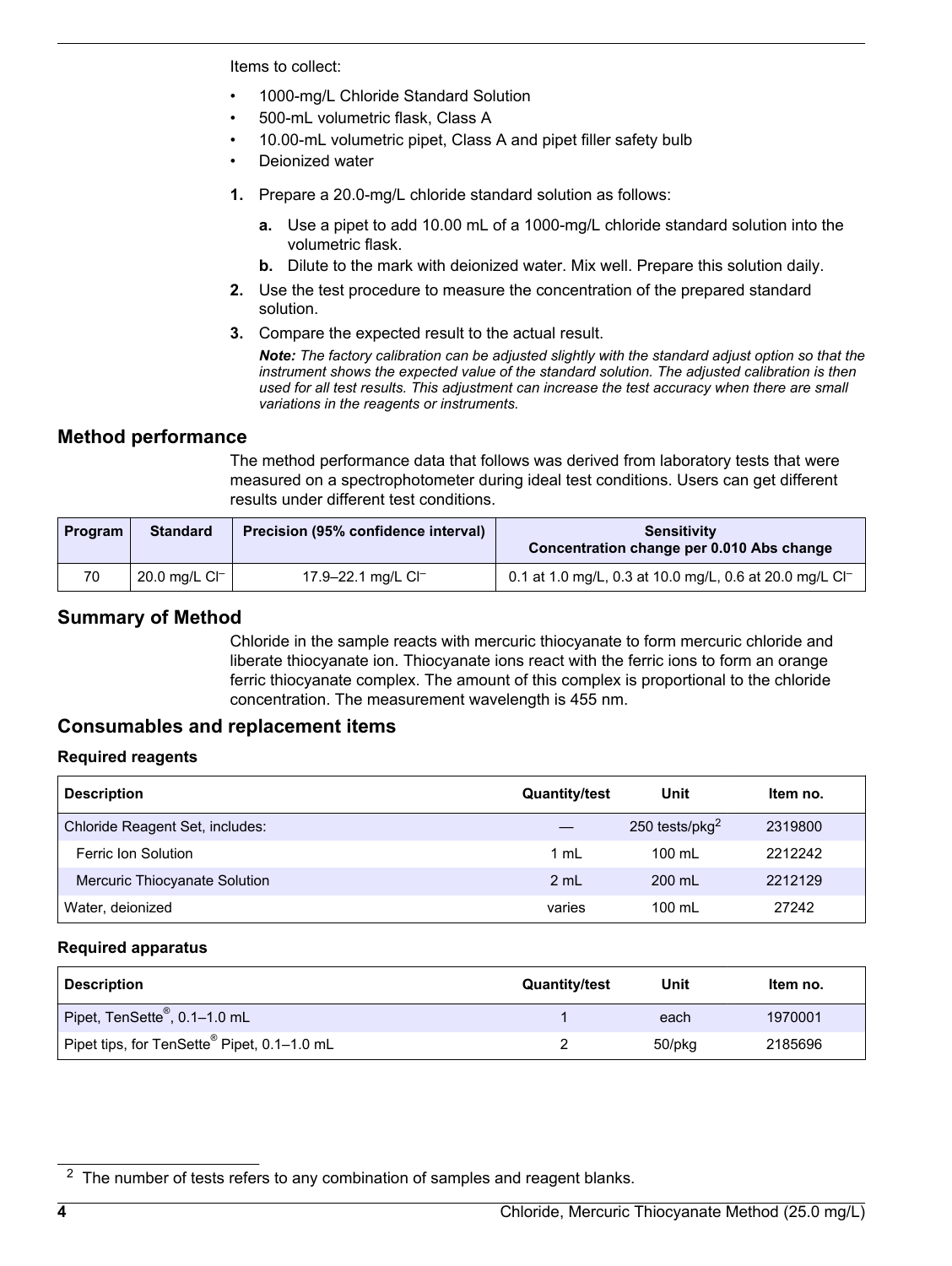#### **Recommended standards**

<span id="page-4-0"></span>

| <b>Description</b>                        | Unit   | Item no. |
|-------------------------------------------|--------|----------|
| Chloride Standard Solution, 1000-mg/L Cl- | 500 mL | 18349    |

## **Optional reagents and apparatus**

| <b>Description</b>                        | Unit          | Item no. |
|-------------------------------------------|---------------|----------|
| Mixing cylinder, graduated, 50 mL         | each          | 2088641  |
| Filter paper, folded, 3-5-micron, 12.5-cm | $100$ /p $kg$ | 69257    |
| Flask, volumetric, Class A, 500 mL, glass | each          | 1457449  |
| Funnel, poly, 75 mm                       | each          | 108368   |
| Paper, pH, 1.0-11.0                       | 5 rolls/pkg   | 39133    |
| Pipet, volumetric, Class A, 10 mL         | each          | 1451538  |
| Pipet filler, safety bulb                 | each          | 1465100  |
| Safety goggles, vented                    | each          | 2550700  |
| Sodium Hydroxide Solution, 5 N            | 50 mL         | 245026   |